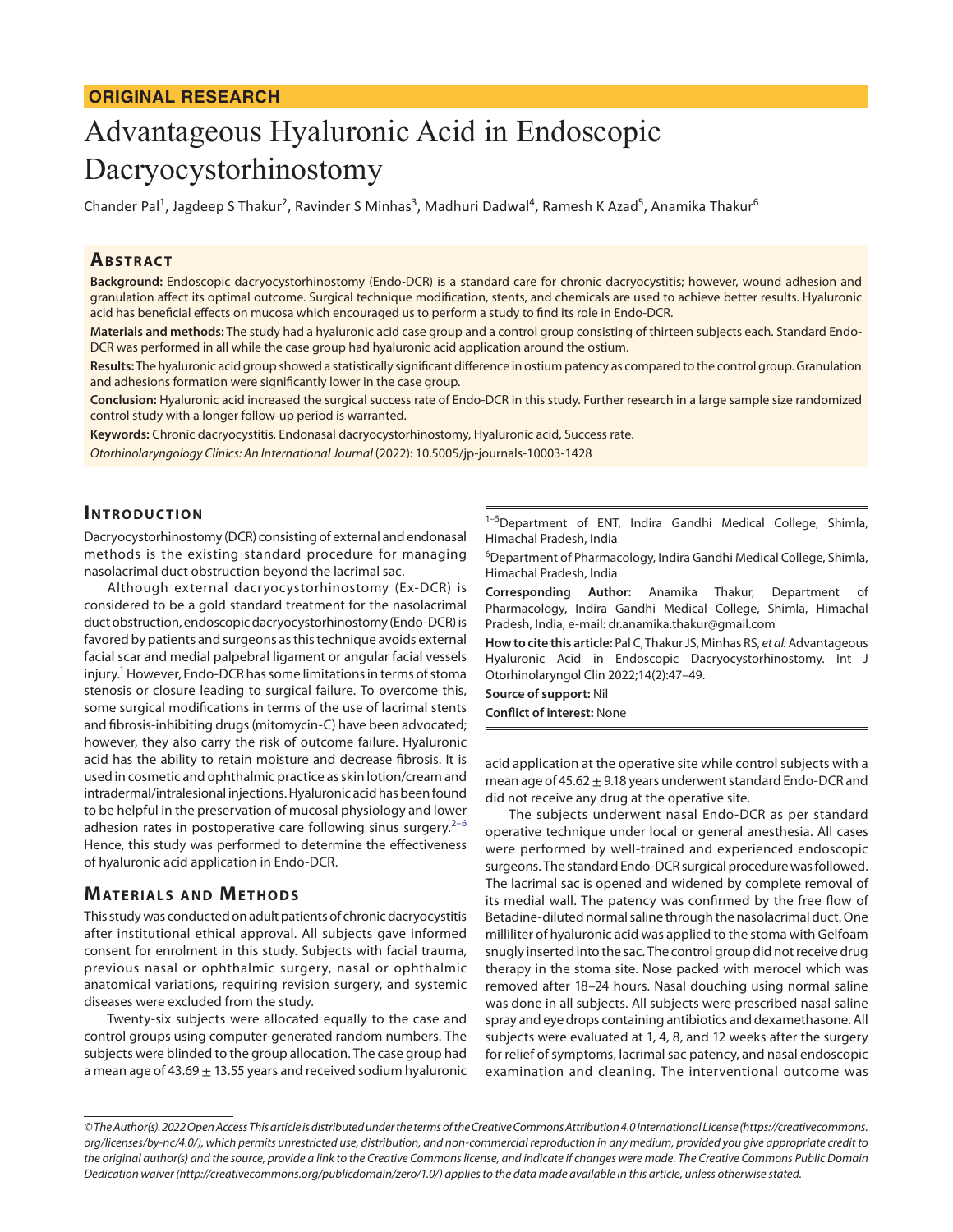assessed on patency of the lacrimal system, endoscopic observation on stoma size and granulation, and the patient's perspective on the outcome.

## **RESULTS**

The subjects were subjected to nasal douching, cleaning, and endoscopic examination on every follow-up visit.

Subjects of both groups were evaluated for symptomatic relief for epiphora in each follow-up visit. All subjects belonging to both groups had improvement in symptoms on the first follow-up at 1 week; however, this satisfaction started decreasing on subsequent visits. In comparison to the control group, the case group had symptomatic improvement. This variable showed a highly significant difference (*p* <0.05).

The lacrimal sac was patent in all subjects of both groups at the first follow-up 1 week after surgery. However, the number of subjects started decreasing in subsequent visits to the control group which lead to a significant difference (*p* <0.05) [\(Table 1\)](#page-1-0).

The endoscopic examination found patent stoma without any granuloma formation in all subjects of both groups in the first visit 1 week after surgery. Following visits at 4, 8, and 12 weeks after surgery found statistically significant (*p* <0.05) differences in granuloma, stoma size, and adhesions in the case group as compared to the control group ([Table 2](#page-1-1)).

## **Dis c u s sio n**

Dacryocystorhinostomy (DCR) is commonly used to treat nasolacrimal duct obstruction. Although external DCR is the most common method, Endo-DCR is also becoming widely accepted.[7](#page-2-3)

For the last two decades, Endo-DCR is on the rise with various technique modifications like laser surgery,<sup>[8](#page-2-4)</sup> mucosal flap,<sup>9,10</sup> silicon tube stent, and mitomycin-C application $11-13$  so as to achieve absolute success. However, all these modifications have varied success rates as compared to standard external DCR.<sup>11-13</sup> In this quest, we did a study to find the advantages of hyaluronic acid in the Endo-DCR.

Hyaluronic acid is a glycosaminoglycan formed by glucuronic acid and N-acetylglucosamine. It is a major component of the

extracellular matrix and is found abundantly in the synovial fluid, connective tissue, vitreous humor, and umbilical cord. It has antiinflammatory property and preserves mucociliary functions.

Hyaluronic acid ointment/cream is commonly used in Switzerland for nasal surgery. It provides excellent mucosal healing after surgery.<sup>[2](#page-2-1)</sup> The beneficial effects of hyaluronic acid on nasal mucosa encouraged us to find the effect of this drug in Endo-DCR. The present study found a 100% success rate with hyaluronic acid in comparison to standard Endo-DCR which showed 61.53 and 69.23% success rates in syringing and symptomatic after 12 weeks of surgery. Wu et al.<sup>14</sup> studied the effects of hyaluronic acid coverage on wound healing and ostial patency in Endo-DCR and found that the success rate of ostial patency reached 94.6% in the hyaluronic acid group compared to 80% in the control group and concluded that hyaluronic acid group enhances the success rate of Endo-DCR by promoting mucosal epithelial healing and preventing excessive scarring.

We did not find any granulation or adhesion in the case group while more than 50% of subjects in the control group had granuloma and adhesions at 12 weeks. Khorshidi et al.<sup>15</sup> did an animal experimental study to find the effectiveness of sodium hyaluronic, sesame oil in preventing postoperative adhesion formation. They found that adhesions were 48% less than in other groups leading to the conclusion that hyaluronic acid prevents postoperative adhesion. Fong et al.<sup>[3](#page-2-11)</sup> reviewed 13 studies involving 501 patients who had hyaluronic acid application in endoscopic sinus surgery. They found a low incidence of adhesions after surgery with insignificant side effects. They concluded hyaluronic acid application could bring better outcome result in endoscopic sinus surgery.

Park et al.<sup>[4](#page-2-12)</sup> studied the effectiveness of sodium hyaluronate application in Endo-DCR and found significant anatomical and functional success in comparison to the control group. The granuloma formation was also found to be significantly less in hyaluronate subjects. The synechia formation was also less in this group but it did not show significance as compared to the control group. Macchi et al.<sup>[5](#page-2-13)</sup> did a randomized control trial in 46 cases undergoing endoscopic sinus surgery. They found that nasal mucosa and ciliary motility functions were significantly better

<span id="page-1-0"></span>

|                         |           | Case               | Control     |                    |  |
|-------------------------|-----------|--------------------|-------------|--------------------|--|
| Follow-up period (week) | Syringing | Symptomatic relief |             | Symptomatic relief |  |
|                         | 13 (100%) | 13 (100%)          | 13 (100%)   | 13 (100%)          |  |
| 4                       | 13 (100%) | 13 (100%)          | 11 (84.61%) | 11 (84.61%)        |  |
| 8                       | 13 (100%) | 13 (100%)          | 9(69.23%)   | 9(69.23%)          |  |
| 12                      | 13 (100%) | 13 (100%)          | 9(69.23%)   | 8 (61.53%)         |  |

<span id="page-1-1"></span>**Table 2:** Local tissue response during follow-ups

|                         |                 | Case          |     |           |                 | Control       |     |           |  |
|-------------------------|-----------------|---------------|-----|-----------|-----------------|---------------|-----|-----------|--|
|                         | Granuloma grade |               |     |           | Granuloma grade |               |     |           |  |
| Follow-up period (week) |                 | $\mathcal{U}$ | III | Adhesions |                 | $\mathcal{U}$ | III | Adhesions |  |
|                         |                 |               |     |           |                 |               |     |           |  |
| $\overline{4}$          |                 |               |     |           |                 |               |     |           |  |
| 8                       |                 |               |     |           |                 |               |     |           |  |
|                         |                 |               |     |           |                 |               |     |           |  |

 $\phi$   $<$  0.05